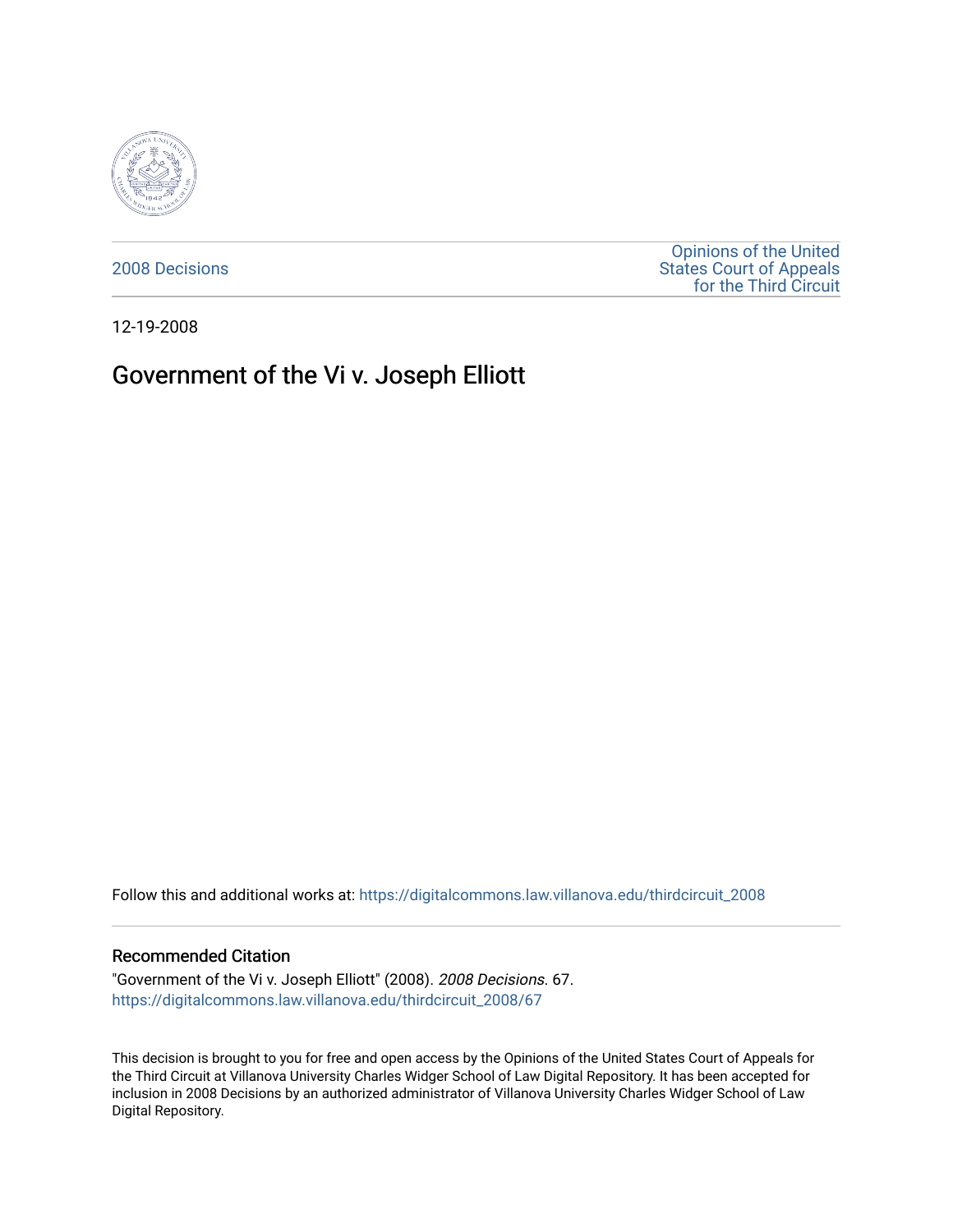### NOT PRECEDENTIAL

## IN THE UNITED STATES COURT OF APPEALS FOR THE THIRD CIRCUIT

 $\overline{a}$ 

 $\overline{a}$ 

 $\overline{a}$ 

 $\overline{a}$ 

## NO. 08-2695

## GOVERNMENT OF THE VIRGIN ISLANDS

v.

 JOSEPH ELLIOTT, Appellant

On Appeal From the District Court of the Virgin Islands, Division of St. Croix (D.C. No. 1-05-cr-00040-1) District Judges: Hon. Curtis V. Gomez, Hon. Raymond L. Finch Superior Court Judge: Hon. Leon A. Kendall

> Submitted Pursuant to Third Circuit LAR 34.1(a) December 11, 2008

> BEFORE: FISHER, JORDAN and STAPLETON *Circuit Judges*

> > (Opinion Filed : December 19, 2008)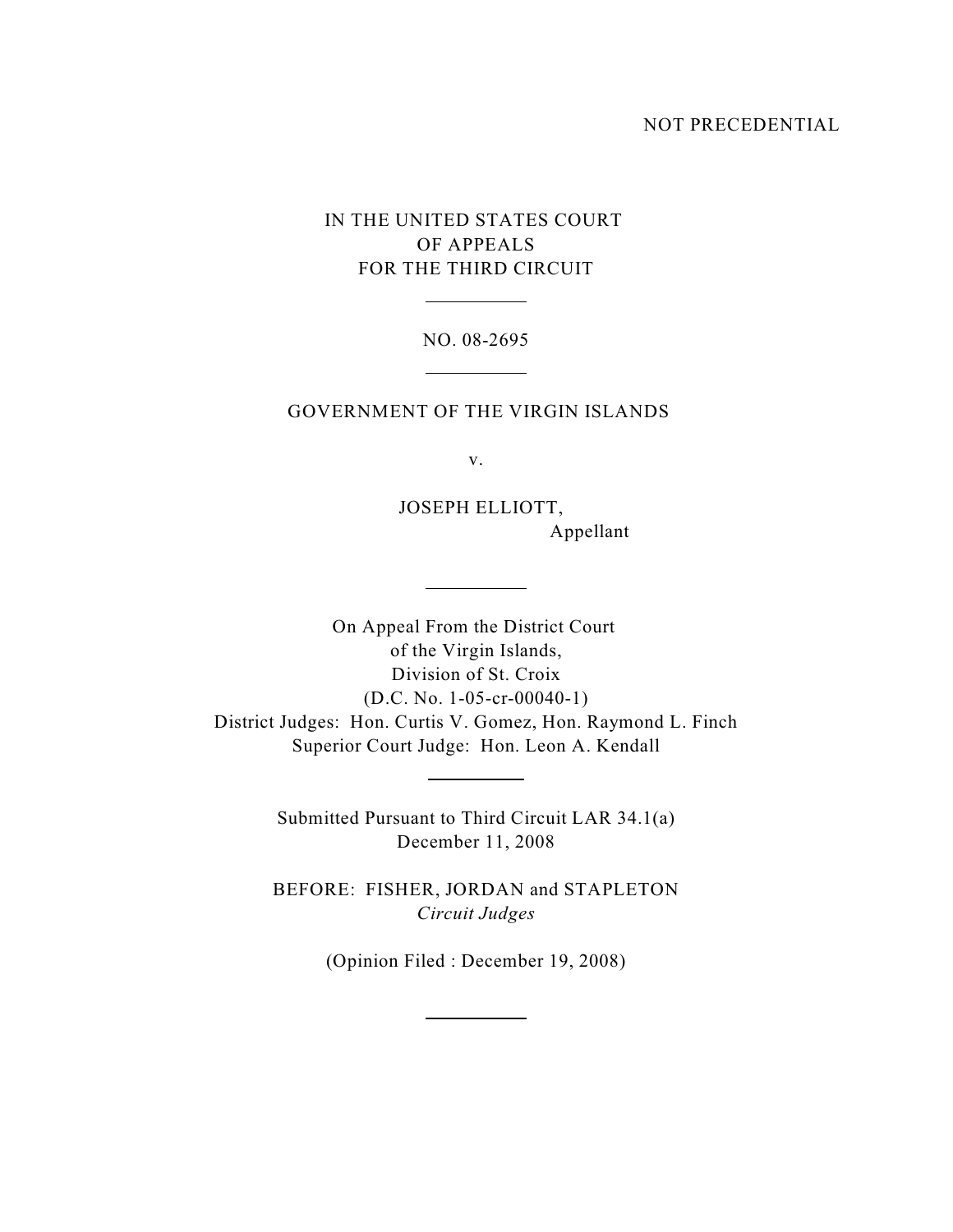## OPINION OF THE COURT

 $\overline{a}$ 

 $\overline{a}$ 

#### STAPLETON, Circuit Judge:

Appellant Joseph Elliott pled guilty to burglary in the second degree and assault in the third degree pursuant to a plea agreement. He was sentenced to fifteen years of imprisonment on the burglary charge and five years imprisonment on the assault charge, with the sentences to be served consecutively. On appeal, the Appellate Division of the District Court of the Virgin Islands affirmed.

In this appeal, Elliott argues that (1) his pleas were not knowing, voluntary and intelligent, (2) his sentence was disproportionate to his criminal conduct and accordingly violated the Cruel and Unusual Punishment Clause of the Eighth Amendment, (3) he was denied effective assistance of counsel, and (4) the assault count of the information fails to state a crime. Elliott advanced the first three of these contentions before the Appellate Division, and essentially for the reasons given by it in its opinion (App. at 96-106), we will affirm.

After reading the ten page transcript of the exchange between Elliott and the Court during the plea hearing, we, too, are satisfied that Elliott was advised of, and fully understood, the nature of the charges to which he pled and the possible consequences of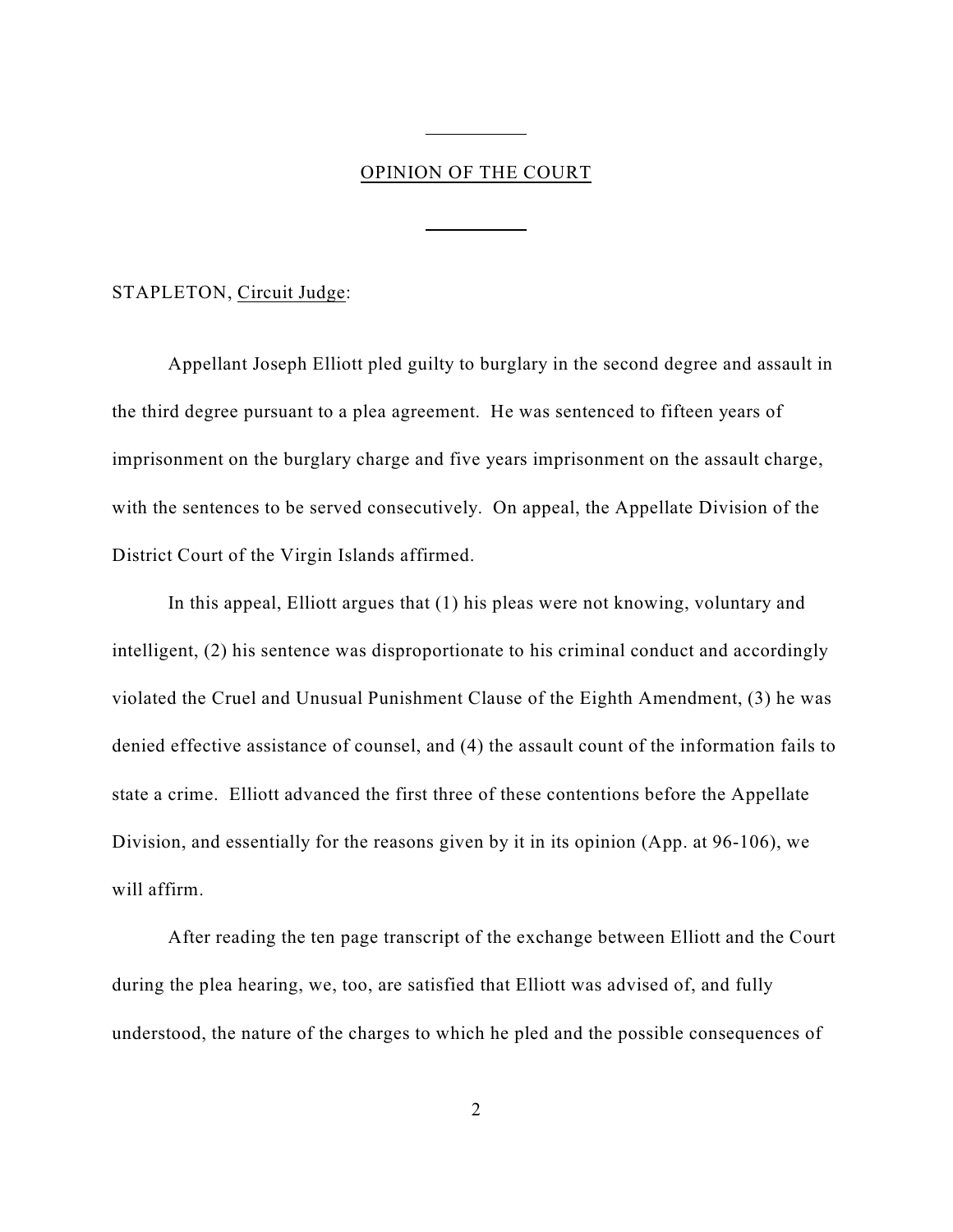his pleas. Given what was established at the plea hearing, it was not necessary that the Court personally spell out the elements of each charge. *Bradshaw v. Stumpf*, 545 U.S. 175, 183 (2005).

As the Appellate Division noted, the Supreme Court has held that "when considering Eighth Amendment challenges to sentencing for felony crimes, 'the length of the sentence actually imposed is purely a matter of legislative prerogative.'" App. at 103 (quoting from *Rummel v. Estelle*, 445 U.S. 263, 274 (1980)). Given the Supreme Court's subsequent application of that principle in *Hutto v. Davis*, 454 U.S. 370 (1982), there is clearly no Eighth Amendment problem here.

Elliott insists that his counsel (1) "duped and forced" him to enter his pleas, (2) did not explain, or even provide him with a copy of, the information, and (3) did not offer unspecified mitigating evidence on his behalf during the sentencing hearing. These charges cannot be evaluated on the basis of the existing record, however, and this is not one of those rare cases in which we can adjudicate an ineffective assistance of counsel claim in a direct appeal.

Giving Elliott the benefit of the doubt, we will view his fourth and final argument as a contention that Count III of the information failed to state a crime. As so viewed, it would not be barred by his guilty plea. *United States v. Ruttenberg*, 625 F.2d 173 (7th Cir. 1980). Count III alleges that Elliott "did with unlawful violence and with intent to injure, assault Susan Sheats with a deadly weapon, to wit, a paint can, by throwing said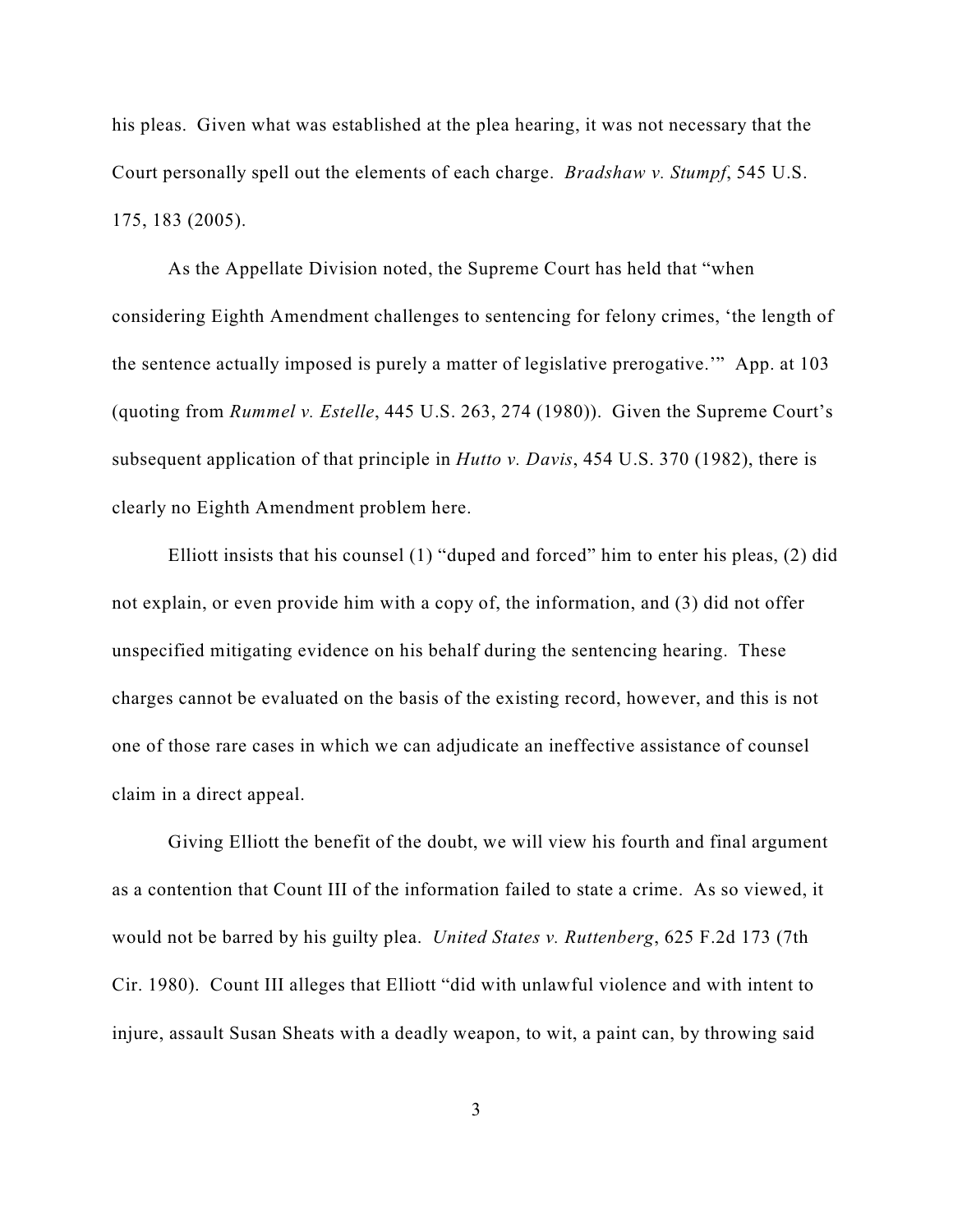paint can at Susan Sheats and attempting to strike Susan Sheats with said paint can." JA

at 14. Elliott acknowledges that whether something is a "deadly weapon" depends not

only on what it is but also how it is used. His argument is that a paint can cannot be

employed in a manner that renders it a "deadly weapon" within the meaning of 14 V.I.C.

 $§$  297(1).

As we pointed out in *Government of the Virgin Islands v. Robinson*, 29 F.3d 878

(3d Cir. 1994), the common law definition of a "deadly weapon" is as follows:

A deadly weapon is one which, from the manner used, is calculated or likely to produce death or serious bodily injury. Thus whether a weapon is deadly depends upon two factors: (1) what it intrinsically is and (2) how it is used. If almost anyone can kill with it, it is a deadly weapon when used in a manner calculated to kill. Thus the following items have been held to be deadly weapons in view of the circumstances of their use . . . iron bars, baseball bats, bricks, rocks, ice picks, automobiles, and pistols used as bludgeons.

*Id.* at 886 (quoting Wayne R. LaFave & Austin W. Scott, Jr., Handbook on Criminal Law 537 (1972)). In adopting this definition in *Robinson*, we did "not think it difficult to determine whether Robinson's use of the two-by-four constituted use of a 'deadly weapon.' When Robinson picked up the two-by-four and swung it at [another], it became a weapon which was likely to cause . . . serious bodily injury." *Id*. Adopting that same common law definition here, we conclude that a paint can can, indeed, be used in a

manner that renders it a "deadly weapon" within the meaning of 14 V.I.C. § 297(1).